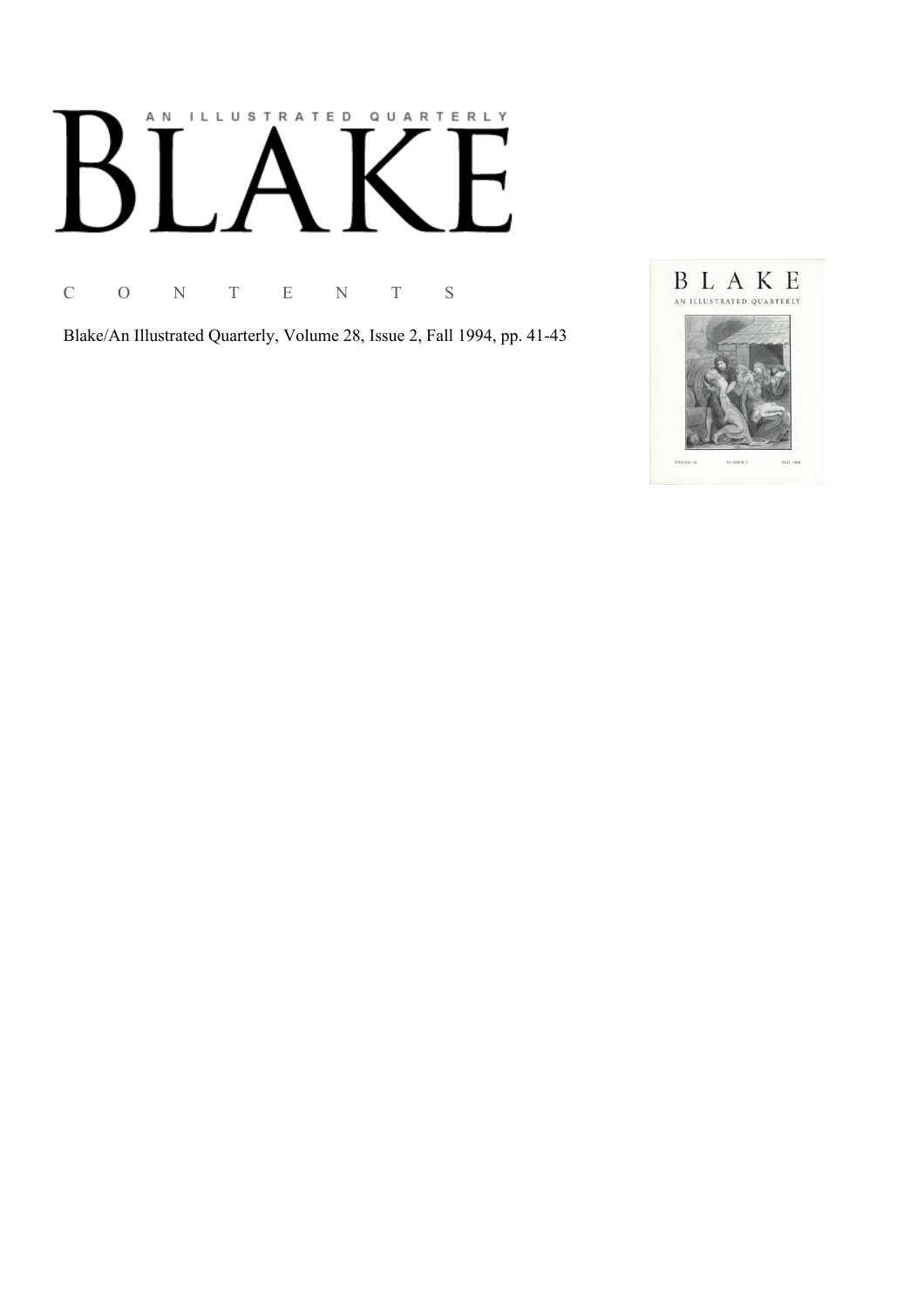## LA K E  $\bf{B}$

## AN ILLUSTRATED QUARTERLY



VOLUME 28 NUMBER 2 FALL 1994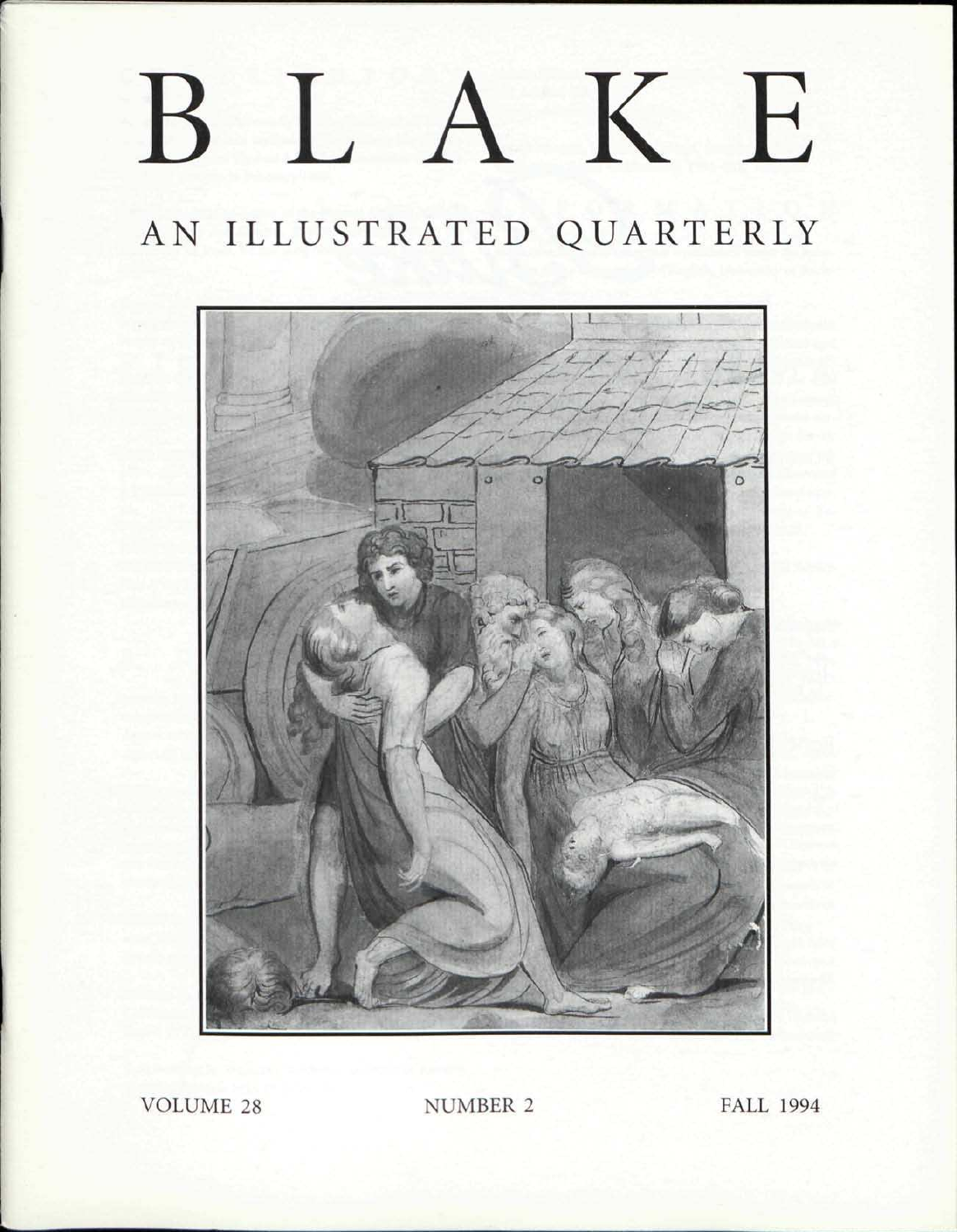*6§Ue* 

### AN ILLUSTRATED QUARTERLY

VOLUME 28 NUMBER 2 FALL 1994

#### CONTENT S

#### Article

*A Breach in a City the Morning after the Battle:*  Lost or Found? *by Joseph Viscomi* 44

#### Reviews

| Marshall Brown, Preromanticism;                    |    |
|----------------------------------------------------|----|
| G. J. Barker-Benfield, The Culture of Sensibility: |    |
| Sex and Society in Eighteenth-Century Britain      |    |
| Reviewed by Nelson Hilton                          | 62 |
| E. P. Thompson, Witness Against The Beast:         |    |
| William Blake and the Moral Law                    |    |
| Reviewed by Morton D. Paley                        | 65 |
| John Heath, The Heath Family                       |    |
| Engravers 1779-1878                                |    |
| Reviewed by Robert N. Essick                       | 67 |
| Michael Ferber, The Poetry of William Blake        |    |
| Reviewed by John E. Grant                          | 71 |

#### Discussion

Which Newton for the British Library? *by David Simpson* 

77

#### Newsletter

*Correction, Romanticism, Blake Online, NEH Summer Seminar for School Teachers, Blake Songs and Other Works* 

79